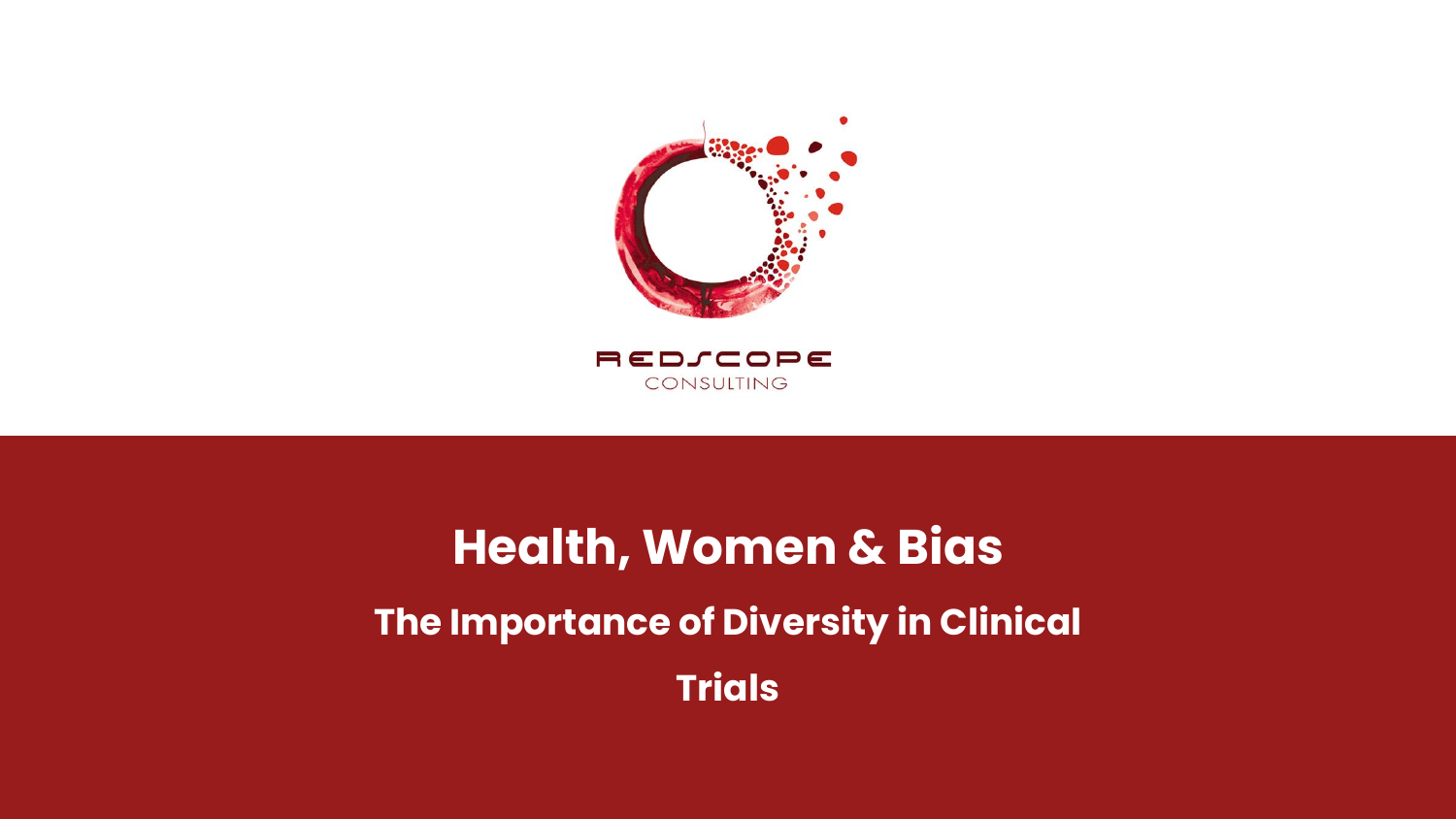#### **Leadership Professor**

- 20 years of global experience
- Expertise in Leadership Development, Gender

Equality, Diversity & Inclusion

- Author, Speaker, Executive Trainer & Coach
- CEO of REDSCOPE Consulting

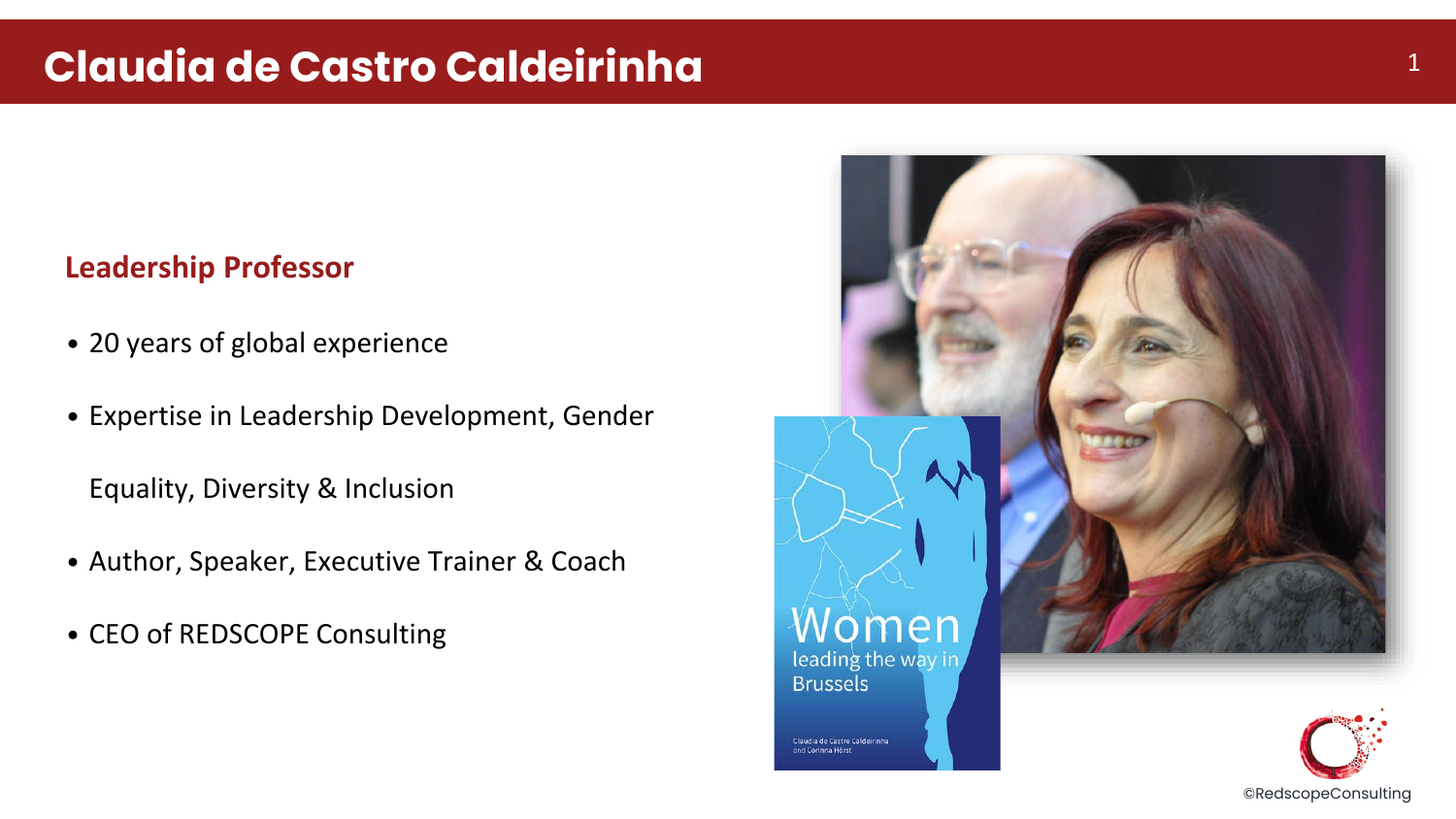## **The (horrifying) facts and figures of a Canadian study**

When women are **operated by a man** instead of a woman…







2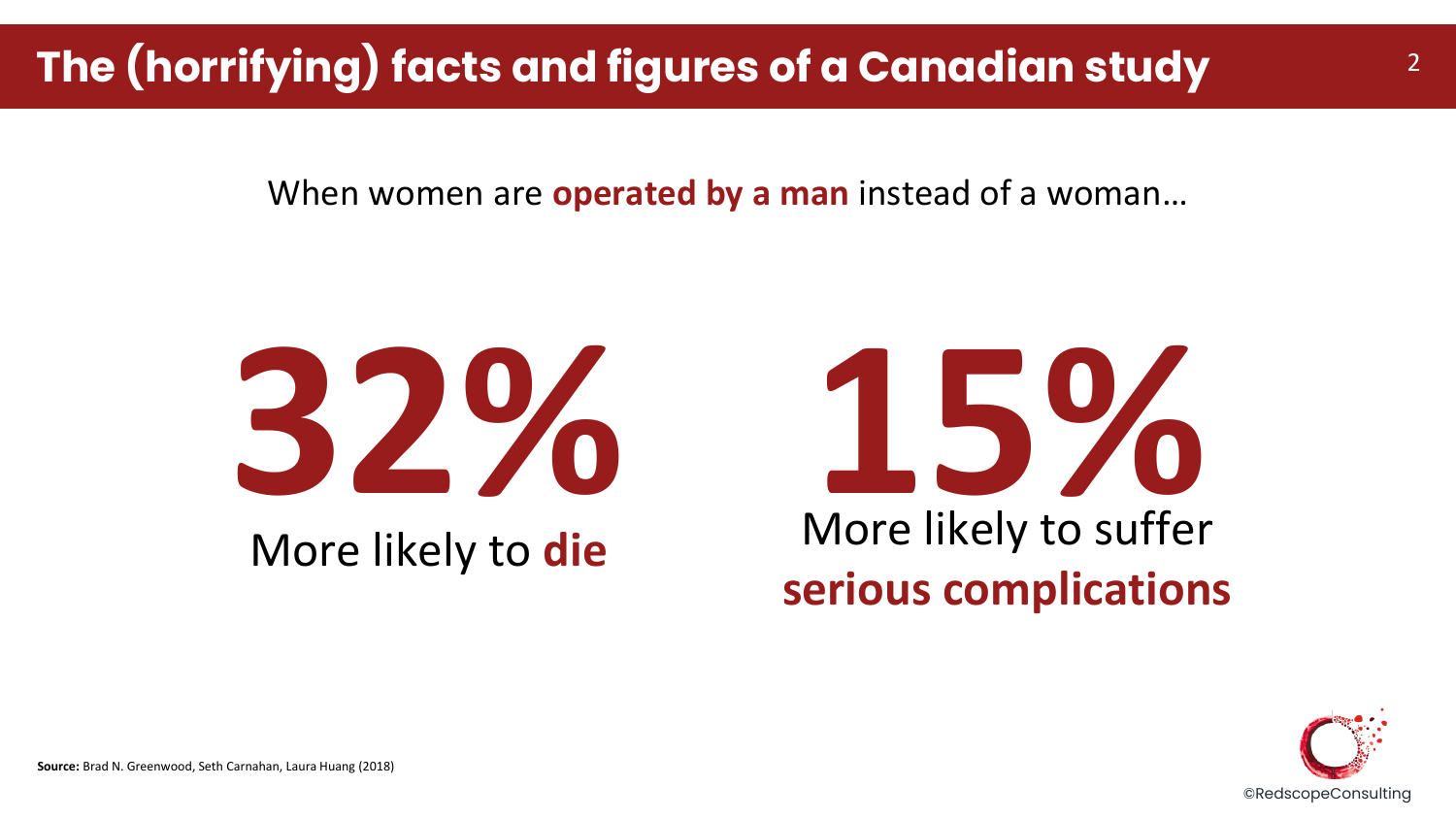Analysis of the **correlation** between the **gender of the patient**, the **gender of their surgeon** and the **outcome** of surgery



**1. Men had the same results** whether their surgeon was a man or a woman. **2. Women had worse results** (more complications, hospital readmissions and deaths) when operated on by a man.

### **"Implicit gender bias" might lead surgeons to discriminate against women**

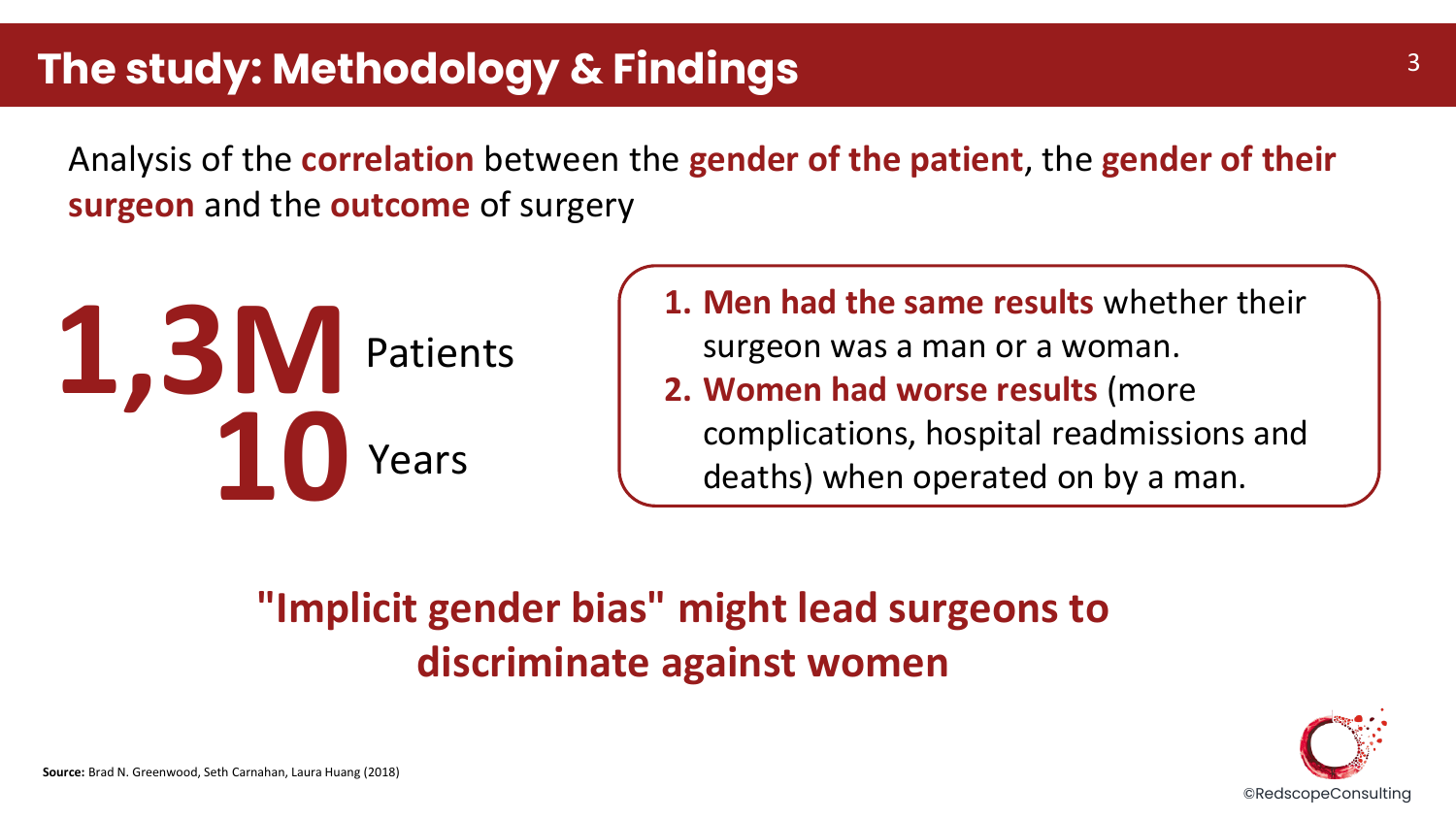### **The effects of gender blindness in research** <sup>4</sup>



the world's population has some form of **gender bias** against women (United Nations).

- **Gender bias in healthcare is a critical**, welldocumented problem.
- **It affects diagnosis, treatment, and health outcomes,** reducing the quality and effectiveness of healthcare.
- It is a **component of sexism** which is a major cause of inequity worldwide, including health inequity.

*Women's symptoms not always fit the malestandard "medical norm":*

*Example: an outright refusal of an apparently wrong diagnosis may be seen perceived as hysteria in women.*

*Too many doctors think that a woman's symptoms are "mostly in her head" (psychosomatic illnesses).*

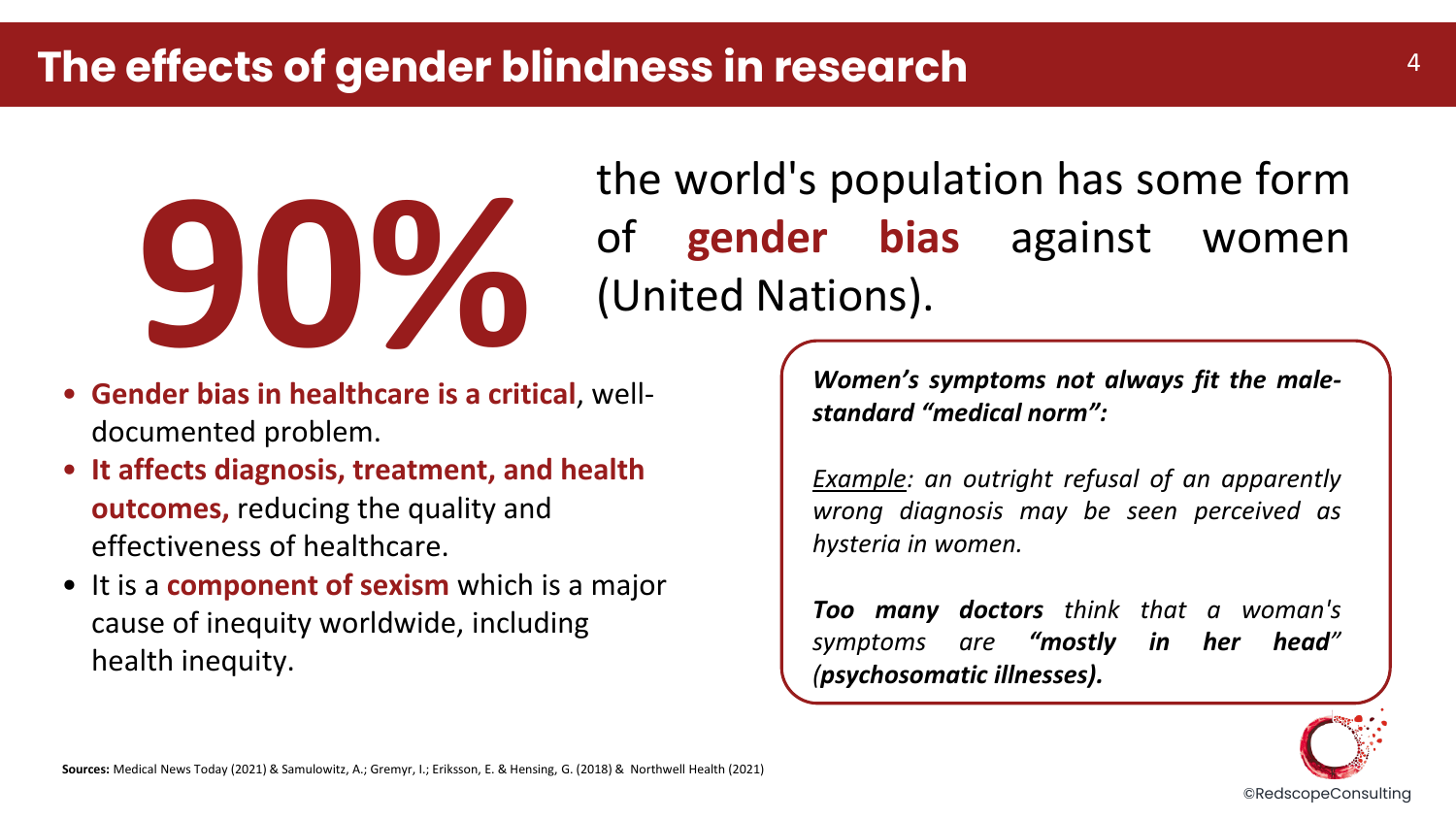**WOMEN'S CARE** is often based on what is considered the **"standard person"**: a young white man?

**MEDICAL STUDIES,** throughout history, have excluded women participants.

**SYSTEMIC BIAS** in the design of tests and clinical trials, regulatory approval and clinical use of drugs, therapies, implants and prostheses.

**QUESTIONING OF SYMPTOMS** may then lead the patient to doubt her perception and "learn to live with it".

**DELAY** in making a correct diagnosis, in some cases, can mean the difference between life and death for women and this discriminatory medical attitude is a form of **GASLIGHTING.** 

**MARGINALISATION** of women's symptoms puts them at **enormous risk**.

**Women remain invisible in medical research**



Women also receive **fewer** and less effective **painkillers more** prescriptions for **antidepressants** and **more referrals** to **mental health services**.

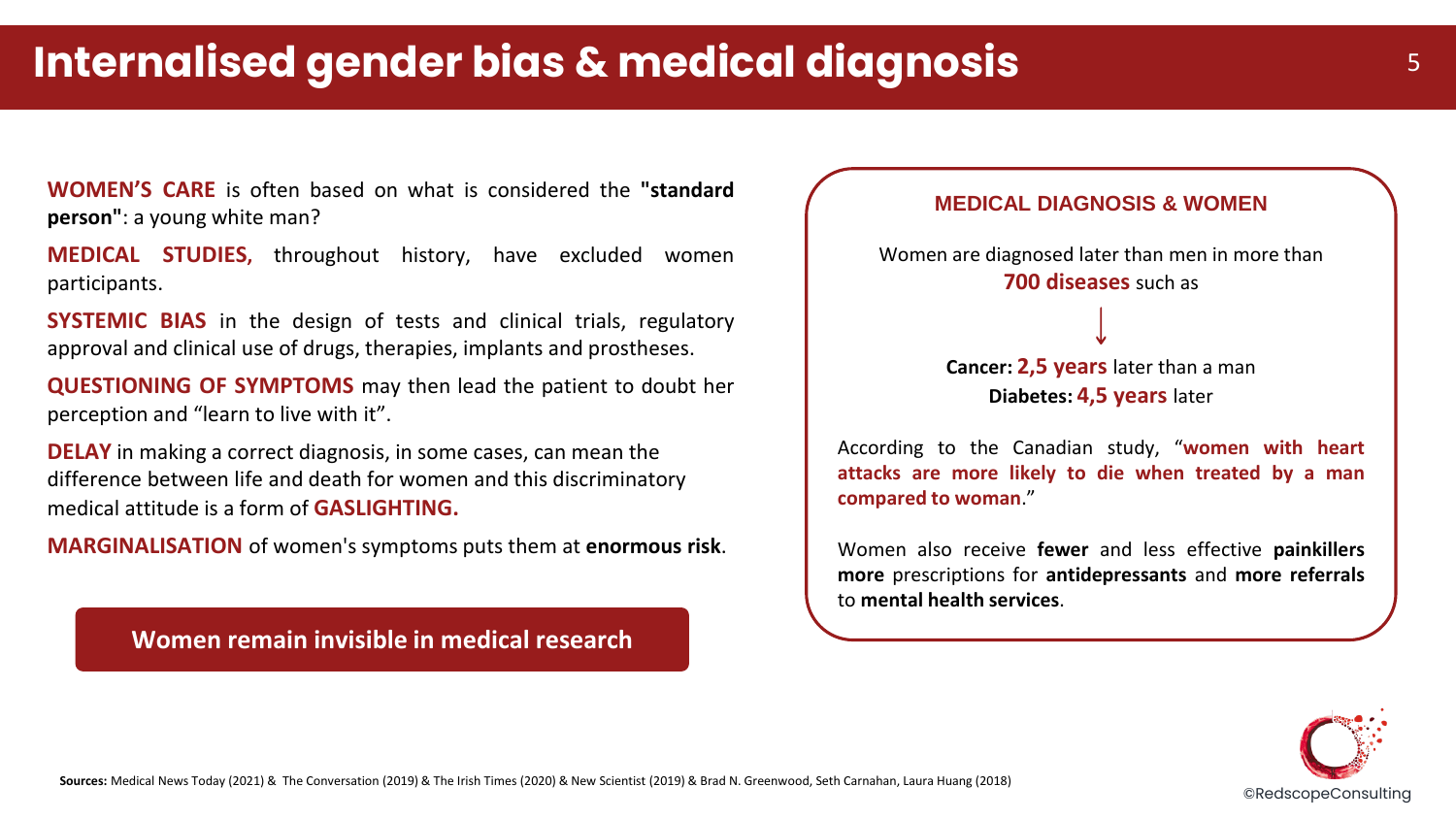

## of the world's **health professionals are women** (World Health Organization)

However, nowadays, **women are under-represented in medical journals and leadership positions**, which limits the influence women can have on medical research

Many **academic institutions are working to improve representation** of women and other genders and have adopted anti-discrimination policies

#### **SURGERY**

is the field where the disparities are greatest, and it remains a male-dominated field.

### **WOMEN SURGEONS**

In the EU, we have an average of 30-40% of women surgeons, while in some countries it is as low as 20%.

#### **GENDER BALANCE**

The UK does **NOT** have gender balance – 86% of their consultant surgeons are men.

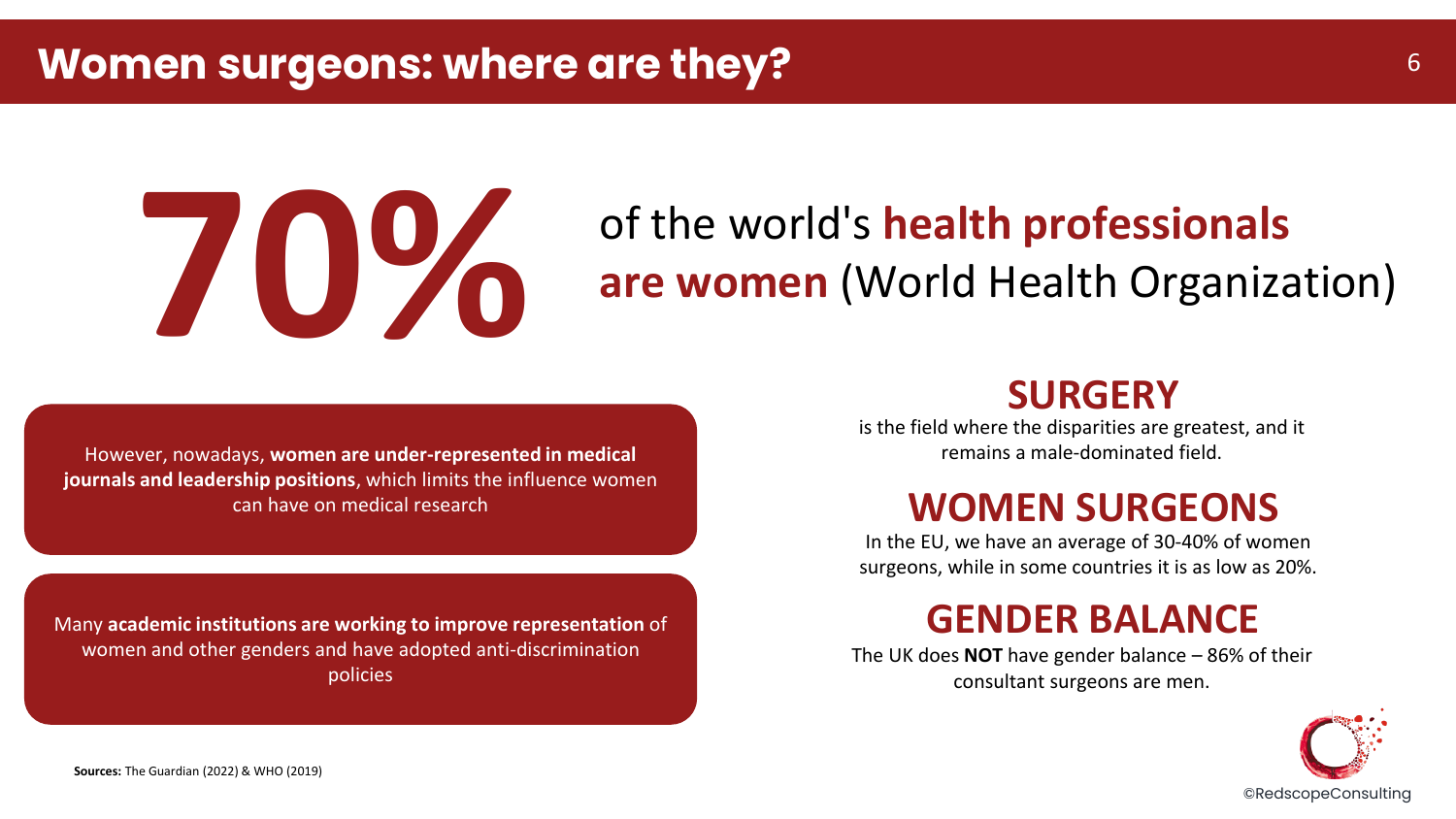**DATA** The EU does not have enough reliable data based on these gender variables. **RESEARCH** More large-scale research to understand the reality the different health areas in different Member States is needed.

**POLICIES** Our equality policies are similar to Canada's, hence we could expect to reveal similar or even worse findings.

**REPRESENTATION**The under-representation of women in surgery is detrimental to women's health.

> The **EU is still only seeing the tip of a huge "iceberg" of discrimination** that occurs in health-care. We need to **step up our efforts** to **eliminate gender bias** in medical diagnosis, research, practice and treatment protocols.

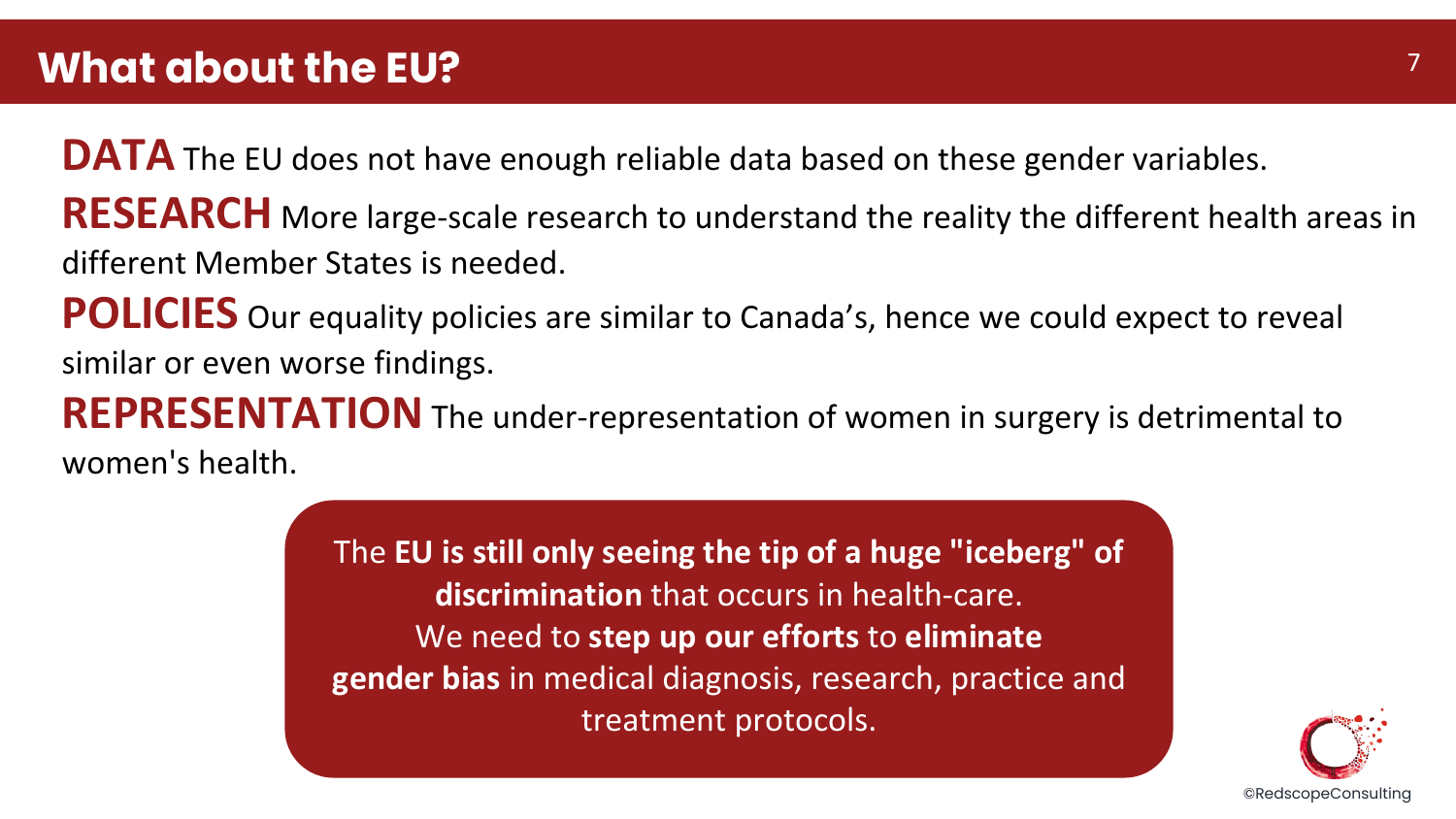### **And now… how do we tackle this situation?**

- **1. The EU needs more research** with facts and figures from each EU country and within the EU, correlating health data with sex and gender, social behaviour, processes, environmental and economic conditions, etc.
- 2. **More political determination** and commitment in this matter is a must**.**
- **3.** Undoubtedly, we need **more women in surgery**.
- **4.** We need to create an inclusive academic/institutional/professional culture where **women surgeons can have equal opportunities**.
- 5. We need more training, mentoring and **empowerment to combat gender bias** and discrimination in all our health systems.
- 6. **Doctors need to listen to women** because "the first step is awareness" and "biases are not moral failings; they are habits of mind. With effort, bad habits can be changed."

**To all WOMEN: do not be afraid to ask for a second or third opinion if you think you are not receiving quality healthcare!**

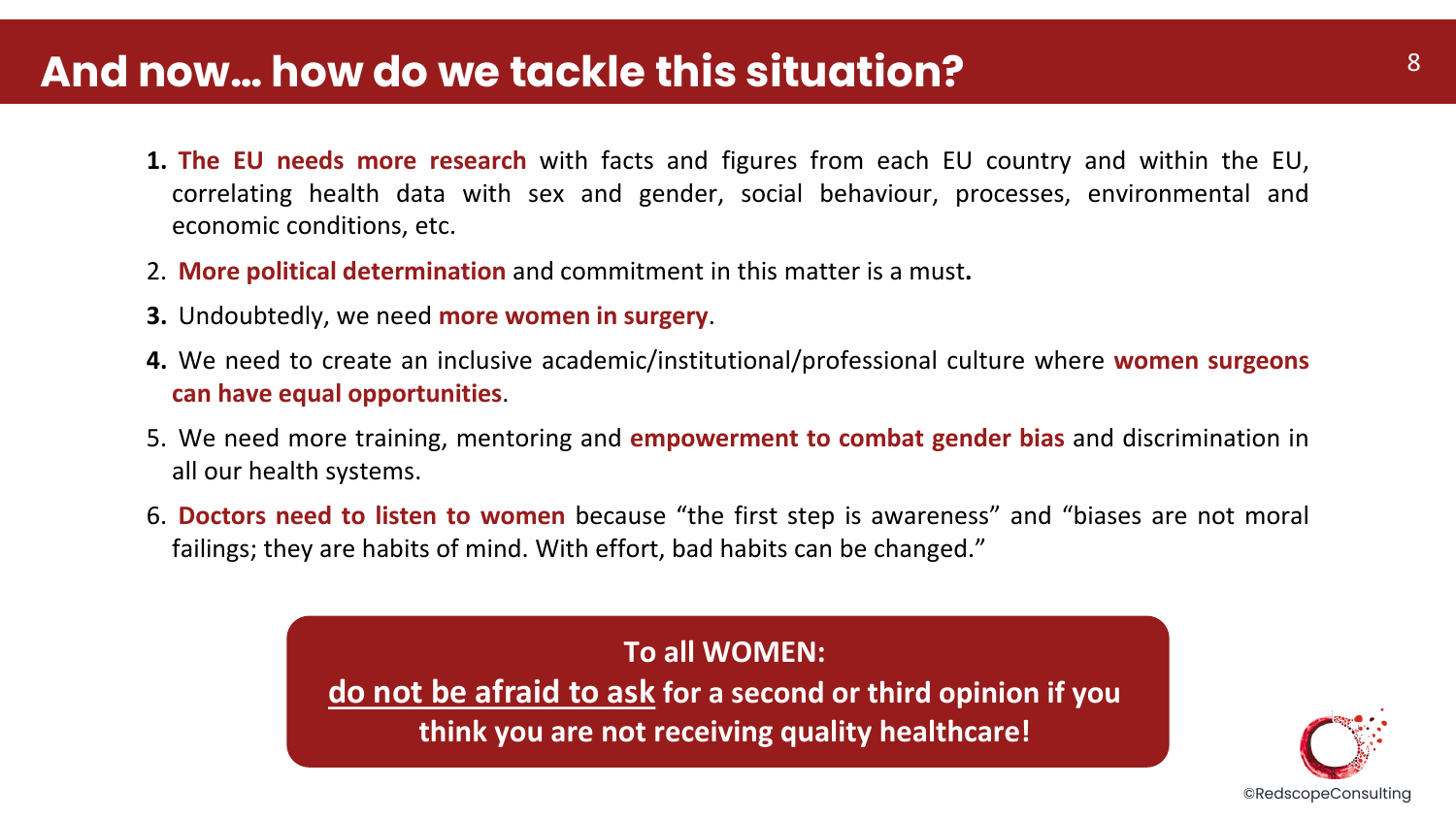- Brad N. Greenwood, Seth Carnahan, Laura Huang (2018). Patient–physician gender concordance and increased mortality among female heart attack patients. Proc Natl Acad Sci USA; 115(34): 8569–8574.<https://www.ncbi.nlm.nih.gov/pmc/articles/PMC6112736/>
- Medical News Today, 2021, *Gender bias in medical diagnosis*,<https://www.medicalnewstoday.com/articles/gender-bias-in-medical-diagnosis>
- Medical News Today, 2021, *What is sexism?,* <https://www.medicalnewstoday.com/articles/what-is-sexism>
- Medical News Today, 2021, *What to know about gender bias in healthcare,* https://www.medicalnewstoday.com/articles/gender-bias-in-healthcare
- New Scientist, 2019, *End the scandalous male data bias that determines women's health,* [https://www.newscientist.com/article/mg24232342-500-end-the-scandalous-male](https://www.newscientist.com/article/mg24232342-500-end-the-scandalous-male-data-bias-that-determines-womens-health/)data-bias-that-determines-womens-health/
- Northwell Health, 2021, *Gaslighting in women's health: No, it's not just in your head*[, https://www.northwell.edu/katz-institute-for-womens-health/articles/gaslighting-in](https://www.northwell.edu/katz-institute-for-womens-health/articles/gaslighting-in-womens-health)womens-health
- Samulowitz, A.; Gremyr, I.; Eriksson, E. & Hensing, G. (2018) "Brave Men" and "Emotional Women": A Theory-Guided Literature Review on Gender Bias in Health Care and Gendered Norms towards Patients with Chronic Pain. Pain Res Manag. 2018; 2018: 6358624. https://www.ncbi.nlm.nih.gov/pmc/articles/PMC5845507/
- The Conversation, 2019, *[Why women are more likely to have dodgy hip implants or other medical devices,](https://theconversation.com/why-women-are-more-likely-to-have-dodgy-hip-implants-or-other-medical-devices-121363) https://theconversation.com/why-women-are-more-likely-to-have*dodgy-hip-implants-or-other-medical-devices-121363
- The Guardian, 2022, *Women 32% more likely to die after operation by male surgeon,* [https://www.theguardian.com/society/2022/jan/04/women-more-likely-die-operation](https://www.theguardian.com/society/2022/jan/04/women-more-likely-die-operation-male-surgeon-study)male-surgeon-study
- The Irish Times, 2020, *Medical gaslighting: The women not listened to or viewed as overdramatising or catastrophizing,* https://www.irishtimes.com/life-and-style/health[family/medical-gaslighting-the-women-not-listened-to-or-viewed-as-overdramatising-or-catastrophising-1.4386203](https://www.irishtimes.com/life-and-style/health-family/medical-gaslighting-the-women-not-listened-to-or-viewed-as-overdramatising-or-catastrophising-1.4386203)
- WHO, 2019, *Female health workers drive global health*,<https://www.who.int/news-room/commentaries/detail/female-health-workers-drive-global-health>